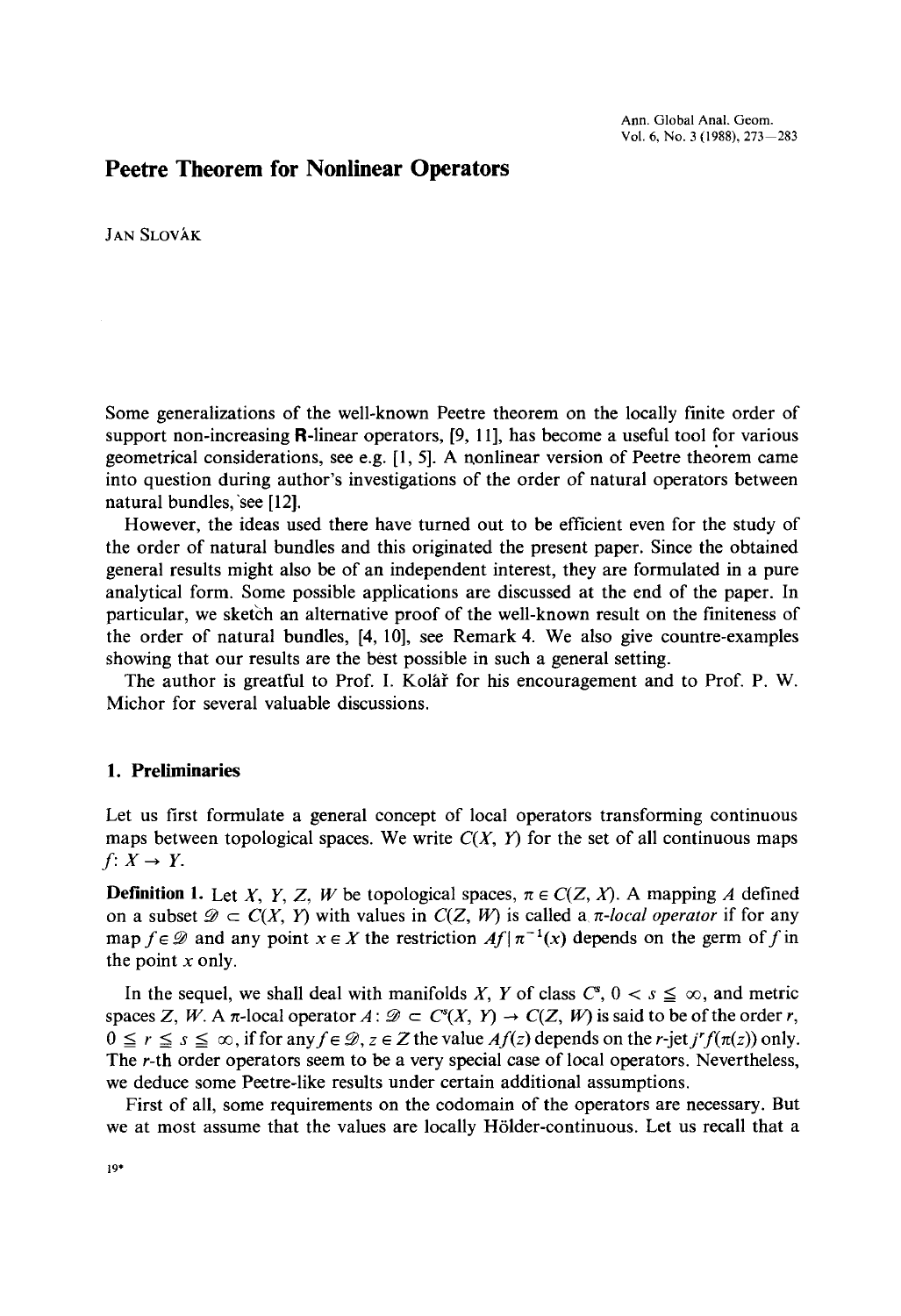map *f*:  $Z \rightarrow W$  is said to be locally Hölder-continuous if for any compact subset  $K \subset Z$ there are positive real constants  $C_K$ ,  $\lambda_K$ , such that for all  $x, y \in K$  the following inequality holds

$$
\varrho_{\mathbf{W}}(f(x), f(y)) \leq C_{\mathbf{K}}(\varrho_{\mathbf{Z}}(x, y))^{\lambda_{\mathbf{K}}},
$$

where  $\varrho_z$  or  $\varrho_w$  are the metrics on Z or W, respectively. We write  $HC(Z, W)$  for the subset of all locally Hölder-continuous maps in  $C(Z, W)$ . Clearly, dealing with smooth manifolds (with fixed Riemannian metrics) every one-differentiable map is locally H6lder-continuous.

The map  $\pi$  is assumed to be locally non-constant, i.e. for any open set  $U \subset Z$ ,  $\pi(U)$ contains at least two points.

The most delicate requirement is the s-extendability of the domain  $\mathscr{D} \subset C^{s}(X, Y),$  $0 < s \leq \infty$ , defined below. We could avoid this rather technical assumption dealing with the whole  $C<sup>s</sup>(X, Y)$  or local s-diffeomorphisms only, but it might be useful for applications to point out what is really needed (cf. Remarks 3, 4).

**Definition 2.** A subset  $\mathcal{D} \subset C^{s}(X, Y), 0 \leq s \leq \infty$ , is called *s-extendable* if for any compact set  $K \subset X$  and any limit point  $x \in K$  the following statement holds. Given maps  $f_a \in \mathcal{D}$  for all  $a \in K$  in such a way that there exists a map  $g \in C^{s}(X, Y)$  satisfying

$$
j^s f_a(a) = j^s g(a) \tag{1}
$$

for all  $a \in K$ , then there also is a map  $h \in \mathcal{D}$  satisfying (1) with g replaced by h for all a from some neighbourhood of *x.*

Roughly speaking,  $\mathcal{D}$  is s-extendable if and only if Whitney extension theorem locally holds for maps from  $\mathcal{D}$ . Using this fact, we can easily find some s-extendable domains, e.g. all smooth sections of a fibred manifold, local diffeomorphisms between two manifolds, all fibred morphisms between two fibred manifolds, orientation preserving morphisms between two oriented manifolds.

## **2. The Main Results**

Let us recall we consider metric spaces Z or *W* with metrics  $\varrho_z$  or  $\varrho_w$ , respectively. Since only local results can be expected, we deal with  $X = \mathbb{R}^n$ ,  $Y = \mathbb{R}^m$  without any loss of generality. The symbol  $\|\cdot\|$  refers to the usual Euclidean norm and we use current notation for jets and multiindices.

**Theorem 1.** Let  $\mathscr{D} \subset C^s(\mathbb{R}^n, \mathbb{R}^m)$  be s-extendable,  $0 < s \leq \infty$ ,  $\pi \in C(Z, \mathbb{R}^n)$  be locally *non-constant. Let*  $A: \mathcal{D} \to C(Z, W)$  be a  $\pi$ -local operator. Then for any point  $x \in \mathbb{R}^n$ *and for any map*  $f \in \mathcal{D}$  *the restriction*  $Af | \pi^{-1}(x)$  *depends on the s-jet*  $\tilde{f}(x)$  *only.* 

*Proof.* Let us first assume  $s = \infty$ . Consider  $f, g \in \mathcal{D}$ ,  $j^{\infty}f(x) = j^{\infty}g(x)$ , and a point  $y \in \pi^{-1}(x)$ . We choose a sequence  $y_k$  tending to *y* in *Z*,  $\pi(y_k) = x_k$ , and neighbourhoods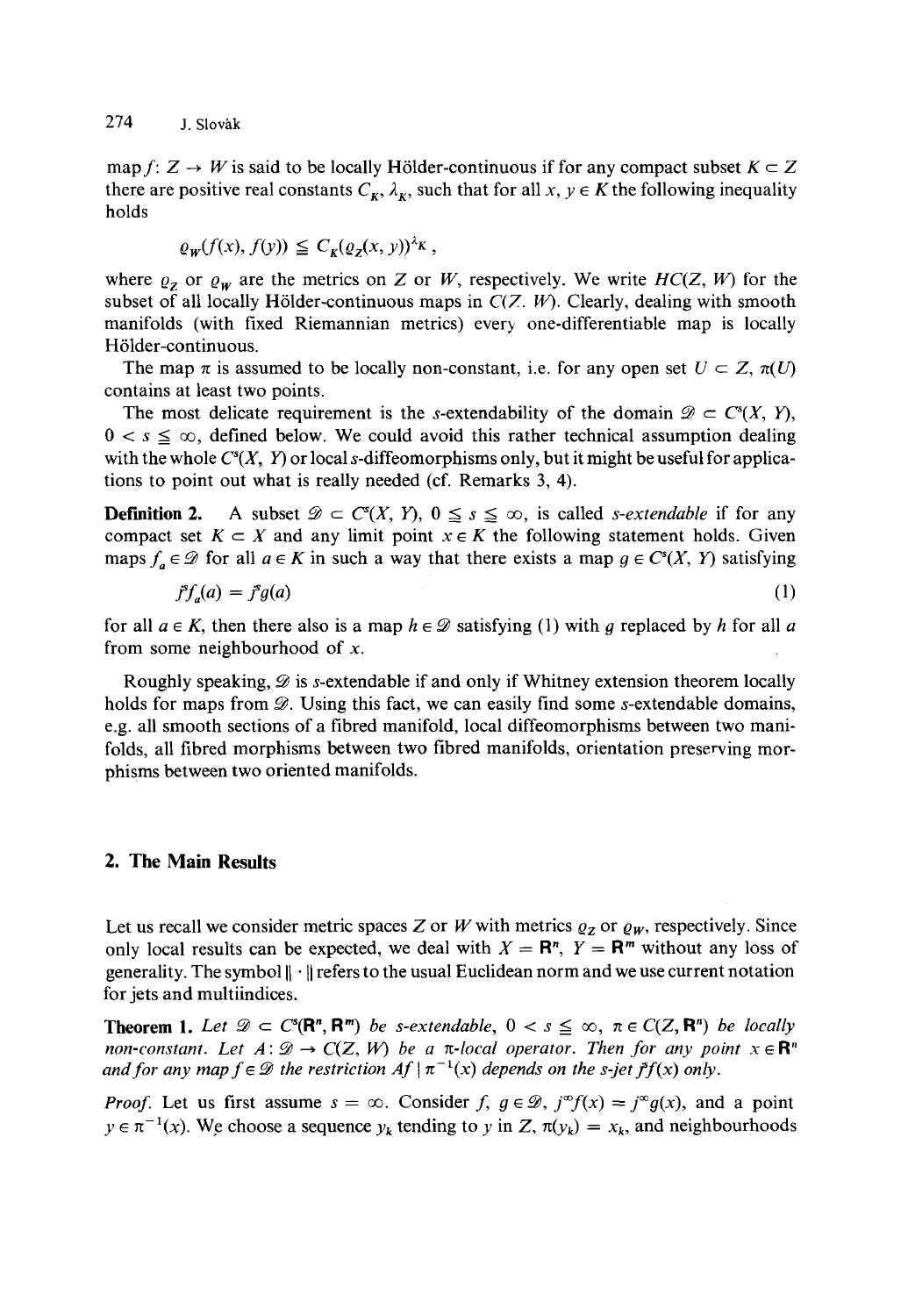$U_k$  of  $x_k$  in such a way that

$$
\|a - x\| > 2\|b - x\| \quad \text{for all } a \in \bar{U}_k, \ b \in \bar{U}_{k+1} \,,\tag{2}
$$

$$
\|\mathcal{D}^{\alpha}f(a) - \mathcal{D}^{\alpha}g(a)\| / \|a - x\|^m \leq 1/k
$$
  
for all  $a \in \bar{U}_k$ ,  $|\alpha| + m \leq k$ . (3)

This is possible by induction using Taylor formula and the fact that  $\pi$  is locally nonconstant. Condition (2) implies

$$
\|a - x\| < 2\|a - b\| \quad \text{for all } a \in \overline{U}_k, \ b \in \overline{U}_j, \ k \neq j \,. \tag{4}
$$

Whitney extension theorem, [9, 14] ensures the existence of a map  $h \in C^{\infty}(\mathbb{R}^n, \mathbb{R}^m)$ satisfying for all  $k \in \mathbb{N}$ 

$$
h \,|\, \bar{U}_{2k} = f \,|\, \bar{U}_{2k} \,, \qquad h \,|\, \bar{U}_{2k+1} = g \,|\, \bar{U}_{2k+1} \,, \qquad j^{\infty} h(x) = j^{\infty} f(x) \,. \tag{5}
$$

Indeed, a sufficient condition is that

$$
\sum_{\lvert \beta \rvert \leq m} \frac{1}{\beta!} \, \mathcal{D}^{\alpha+\beta} h(a) \, (b-a)^{\beta} = \mathcal{D}^{\alpha} h(b) + o(\lVert b-a \rVert^m) \tag{6}
$$

holds uniformly for  $a, b \in \{x\} \cup \bigcup_{k} \overline{U}_k$ ,  $\|a - b\| \to 0$ , and for every fixed  $m, \alpha$ , where the values of *D'h* are prescribed by (5) (including boundaries). But using Taylor formula and (3), (4), the verification of (6) is easy.

According to our requirement on  $\mathcal{D}$ , we may assume  $h \in \mathcal{D}$  and use (5) for large *k*'s only. But now, the  $\pi$ -locality and the continuity of *Ah* imply  $Af(y) = Ag(y)$ .

In the case  $0 < s < \infty$  we only have to modify the previous proof. Actually, we consider  $f, g \in \mathcal{D}, f'f(x) = f^s g(x), y \in \pi^{-1}(x)$ , and we construct a suitable sequence  $y_k \to y$ , open neighbourhoods  $U_k$  of  $\pi(V_k) = x_k$  and a map  $h \in \mathcal{D}$  satisfying (5) for large k's. But in contrast to the case  $s = \infty$ , a sufficient condition for the existence of *h* is

$$
\sum_{|\beta| \leq s - |x|} \frac{1}{\beta!} D^{\alpha + \beta} h(a) (b - a)^{\beta} = D^{\alpha} h(b) + o(\|b - a\|^{s - |x|})
$$

uniformly for  $a, b \in \{x\} \cup \bigcup \overline{U}_k$ ,  $\|a - b\| \to 0$  and for any fixed multiindex  $\alpha, 0 \leq |\alpha| \leq s$ . Therefore, we replace (3) by the condition

$$
\|\mathcal{D}^{\alpha}f(a) - \mathcal{D}^{\alpha}g(a)\| / \|a - x\|^{s - |x|} \leq 1/k
$$

for all  $a \in \overline{U}_k$ ,  $0 \leq |\alpha| \leq s$ . The proof is completed as before. QED.

According to Theorem 1, every operator  $A: \mathcal{D} \subset C^s(\mathbf{R}^n, \mathbf{R}^m) \to C(Z, W), 0 < s < \infty$ , has a finite order less than or equal to *s.* The main result of this paper is the next theorem giving more informations about the case  $s = \infty$ .

**Theorem 2.** Let  $\mathscr{D} \subset C^{\infty}(\mathbb{R}^n, \mathbb{R}^m)$  be  $\infty$ -extendable,  $\pi \in C(Z, \mathbb{R}^n)$  be locally non-constant and  $A: \mathcal{D} \to HC(Z, W)$  be a  $\pi$ -local operator. For any fixed map  $f \in \mathcal{D}$  and for any compact *subset*  $K \subset Z$  *there exist a natural number r and a smooth function*  $\varepsilon$ :  $\pi(K) \to \mathbf{R}$  *that is*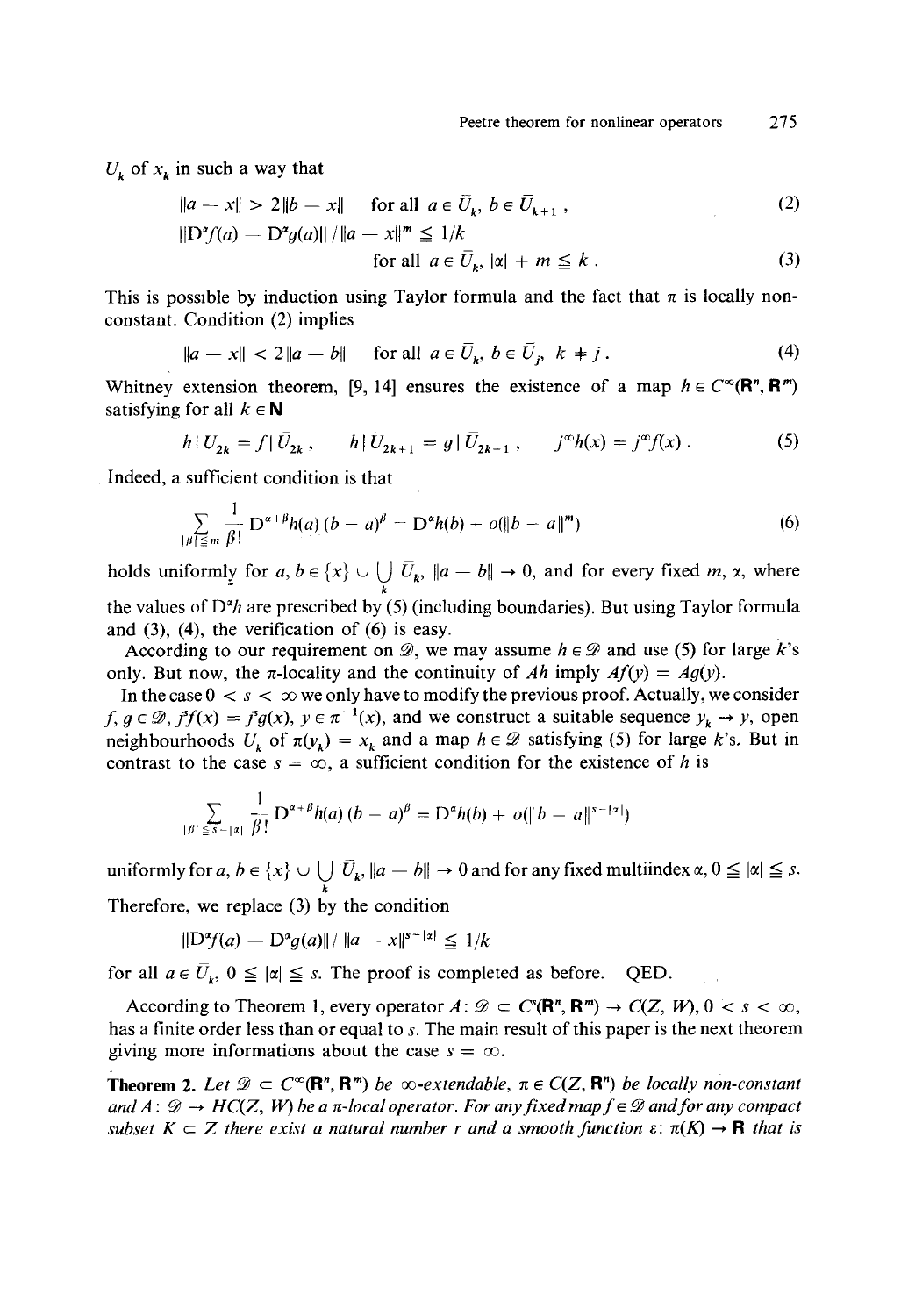strictly positive with **a** possible exception of a finite set of points in  $\pi(K)$ , such that the *following statement holds. For any point*  $z \in K$  *and for any maps*  $g_1, g_2 \in \mathcal{D}$  *satisfying* 

$$
\|\mathcal{D}^{\alpha}(g_i - f)(\pi(z))\| \leq \varepsilon(\pi(z)), \qquad i = 1, 2, \qquad 0 \leq |\alpha| \leq r,
$$

*the condition*  $\bar{f}g_1(\pi(z)) = \bar{f}g_2(\pi(z))$  *implies*  $Ag_1(z) = Ag_2(z)$ *.* 

*Proof.* Theorem 2 is implied by Lemma 1 below and by the standard compactness arguments.

**Remark 1.** The assertion of Theorem 2 could be interpreted as a local finiteness of the order (locality with respect to  $Z$  and to the  $C^{\infty}$ -topology), provided a strictly positive function  $\varepsilon$  may ever be chosen. However, the "exceptional zero points" can appear even at classical operators with smooth values, cf. Example 2, and in order to avoid them, we need some additional assumptions, see the next section. Example 1 demonstrates that the Hölder continuity cannot be weakened to continuity.

**Lemma 1.** Let  $\mathscr D$  and  $\pi$  be as before, A:  $\mathscr D \to HC(Z, W)$  be a  $\pi$ -local operator,  $z_0 \in Z$ *be a point,*  $\pi(z_0) = x_0$ *, and*  $f \in \mathcal{D}$ *. We define a function*  $\varepsilon$ *:*  $\mathbb{R}^n \to \mathbb{R}$ 

$$
\varepsilon(x) = \begin{cases} \exp(-1/\|x - x_0\|) & \text{for} \quad x \neq x_0, \\ 0 & \text{for} \quad x = x_0. \end{cases}
$$

*There exist a neighbourhood V of the point*  $z_0 \in Z$  *and a natural number r such that for any*  $z \in V$  *and any maps*  $g_1, g_2 \in \mathcal{D}$  *satisfying* 

$$
\|\mathcal{D}^{\alpha}(g_i - f) (\pi(z))\| \leq \varepsilon(\pi(z)), \qquad i = 1, 2, \qquad 0 \leq |\alpha| \leq r,
$$

*the condition*  $f g_1(\pi(z)) = f g_2(\pi(z))$  *implies*  $Ag_1(z) = Ag_2(z)$ *.* 

*Proof.* We assume Lemma 1 does not hold and we deduce a contradiction. Under this assumption, we can construct a sequence  $z_k \to z_0$ ,  $\pi(z_k) = x_k$  and maps  $f_k$ ,  $g_k \in \mathscr{D}$  satisfying for all  $k \in \mathbb{N}$ 

$$
\|\mathcal{D}^{\alpha}(f_k - f)(x_k)\| \le \varepsilon(x_k), \quad \|\mathcal{D}^{\alpha}(g_k - f)(x_k)\| \le \varepsilon(x_k), \quad 0 \le |\alpha| \le k, \tag{7}
$$
  

$$
f^k f_k(x_k) = f^k g_k(x_k), \qquad Af_k(z_k) + Ag_k(z_k).
$$

By passing to subsequences, we may assume

$$
||x_k - x_0|| \ge 2||x_{k+1} - x_0|| \tag{9}
$$

and either  $x_k + x_0$  or  $x_k = x_0$  for all  $k \in \mathbb{N}$ . We shall deduce a contradiction in both the possibilities.

In the first case, we choose further points  $y_k \in Z$ ,  $y_k \to z_0$ ,  $\pi(y_k) = \overline{x}_k$ ,  $\overline{x}_k + x_j$  satisfying for all  $k \in \mathbb{N}$ 

$$
\|x_k - \bar{x}_k\| < \frac{1}{k} \|x_k - x_0\| \,,\tag{10}
$$

$$
\|\mathcal{D}^{\alpha}(f_k - f)(\bar{x}_k)\| \le 2\varepsilon(x_k), \qquad 0 \le |\alpha| \le k , \tag{11}
$$

$$
\varrho_{\mathbf{w}}(Ag_k(z_k), Af_k(y_k)) \geq k(\varrho_{\mathbf{z}}(z_k, y_k))^{1/k} \tag{12}
$$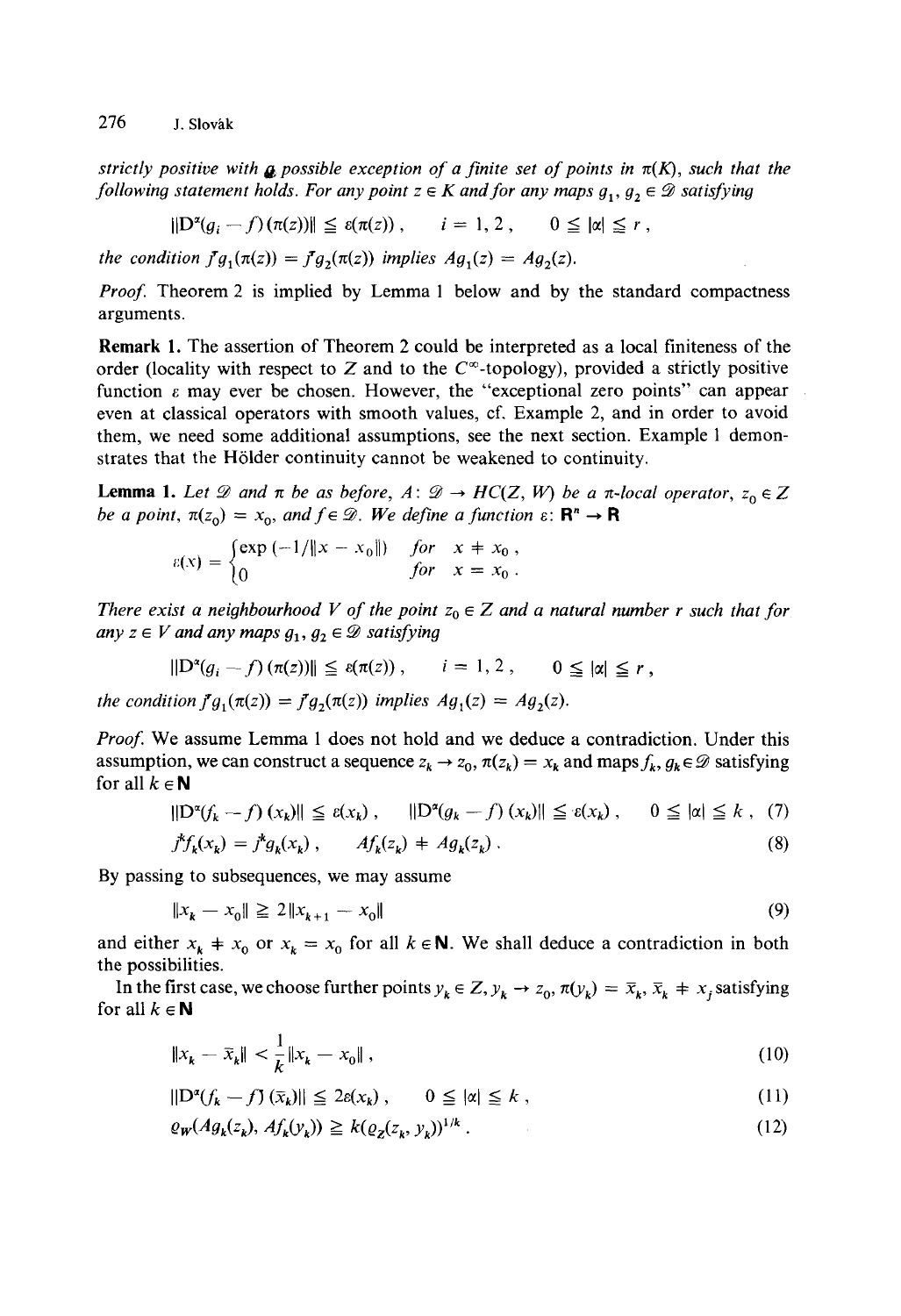Moreover we shall need for all  $\alpha$ , *m* 

$$
\sum_{\|\beta\| \le m} \frac{1}{\beta!} D^{\alpha+\beta} f_k(\bar{x}_k) (x_k - \bar{x}_k)^\beta = D^\alpha g_k(x_k) + o(\|x_k - \bar{x}_k\|^m),
$$
  

$$
\sum_{\|\beta\| \le m} \frac{1}{\beta!} D^{\alpha+\beta} g_k(x_k) (\bar{x}_k - x_k)^\beta = D^\alpha f_k(\bar{x}_k) + o(\|\bar{x}_k - x_k\|^m).
$$
 (13)

All these requirements can be satisfied. Indeed, all conditions, except (12), are satisfied for all  $x_k$  from suitable neighbourhoods of the points  $x_k$  (we use Taylor formula for (13)). By virtue of (8), there are also neighbourhoods of the points  $z<sub>k</sub>$  in Z ensuring (12). Hence we are able to choose appropriate points  $y_k \in Z$  using the fact that  $\pi$  is continuous and locally non-constant.

The aim of conditions  $(7)$ ,  $(9)$ ,  $(10)$ ,  $(11)$ ,  $(13)$  is to guarantee the existence of a map  $h \in C^{\infty}(\mathbf{R}^n, \mathbf{R}^m)$  satisfying

$$
j^{\infty}h(x_k) = j^{\infty}g_k(x_k), \qquad j^{\infty}h(\overline{x}_k) = j^{\infty}f_k(\overline{x}_k), \qquad j^{\infty}h(x_0) = j^{\infty}f(x_0).
$$
 (14)

By virtue of our requirements on  $\mathscr{D}$ , we may assume  $h \in \mathscr{D}$ , provided we use equalities (14) for large *k's* only. But then applying *A* to *h,* inequality (12) and Theorem 1 imply for large *k's*

$$
\varrho_{\mathbf{w}}(Ah(z_k), Ah(y_k)) \geq k(\varrho_{\mathbf{z}}(z_k, y_k))^{1/k}
$$

and we have obtained a contradiction with  $Ah \in HC(Z, W)$  and  $y_k \to z_0, z_k \to z_0$ .

According to Whitney extension theorem, a sufficient condition for the existence of such a map *h.* is that

$$
\sum_{|\beta| \leq m} \frac{1}{\beta!} D^{\alpha+\beta} h(a) (b-a)^{\beta} = D^{\alpha} h(b) + o(\|b-a\|^m)
$$
 (15)

holds uniformly for *a*,  $b \in B = \{x_k, \overline{x}_k, x_0; k \in \mathbb{N}\}\$ ,  $\|a - b\| \to 0$ ; for all fixed  $m \in \mathbb{N}\$ and multiindices  $\alpha$ , and the values of  $D^{\alpha}h$  on *B* are prescribed by (14). The verification of (15) can be easily done separately for a finite number of special types of sequences  $(a_k, b_k) \in B \times B$  using Taylor formula and conditions (7), (9), (10), (11), (13).

Consider the other possibility now. Since  $x_k = x_0$  for all k, the definition of the function  $\varepsilon$ , (7) and (8) imply

$$
f^k f_k(x_0) = f^k g_k(x_0) = f^k f(x_0), \qquad (16)
$$

$$
Af_k(z_k) + Ag_k(z_k). \tag{17}
$$

Hence we may assume  $Af_k(z_k) + Af(z_k)$  and we continue the proof analogously to the first case. We choose further points  $y_k$  tending to  $z_0$  in Z,  $\pi(y_k) = \overline{x}_k$  in such a way that for all  $k \in \mathbb{N}$ 

$$
\varrho_{W}(Af_{k}(y_{k}), Af(z_{k})) \geq k(\varrho_{Z}(y_{k}, z_{k}))^{1/k},
$$
  

$$
\|\overline{x}_{k} - x_{0}\| > 2\|\overline{x}_{k+1} - x_{0}\|,
$$
  

$$
\|\mathcal{D}^{\alpha}(f_{k} - f)(\overline{x}_{k})\|/\|\overline{x}_{k} - x\|^{m} \leq 1/k \quad \text{for all } |\alpha| + m \leq k.
$$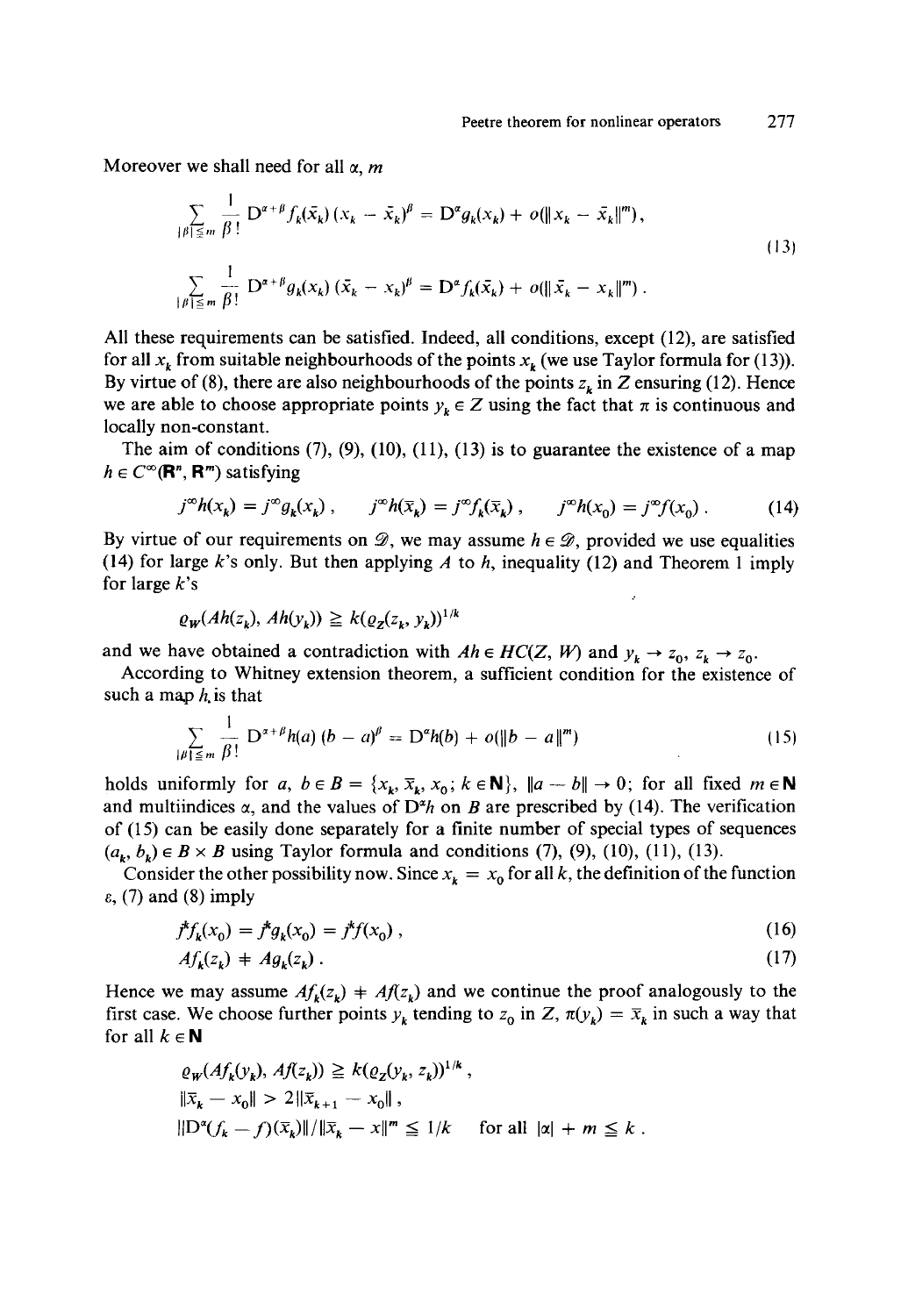278 J. Slovák

This is possible as before using (16), (17) and Taylor formula. Once more, using Whitney extension theorem and our assumptions, we verify the existence of a map  $h \in \mathscr{D}$  satisfying

$$
j^{\infty}h(\overline{x}_k) = j^{\infty}f_k(\overline{x}_k) , \qquad j^{\infty}h(x_0) = j^{\infty}f(x_0)
$$

for large *k's.* Hence

$$
\varrho_W(Ah(v_k), Ah(z_k)) \geq k(\varrho_Z(v_k, z_k))^{1/k}
$$

which is a contradiction with  $Ah \in HC(Z, W)$  and  $y_k \to z_0, z_k \to z_0$ , QED.

**Remark 2.** The basic idea of the proof of Theorem 2 can also be applied to any operator *A:*  $\mathscr{D} \subset C^{\infty}(\mathbf{R}^n, \mathbf{R}^m) \to C(Z, W)$ . However, in this case an essentially weaker version of Theorem 2 holds, see [12] and Example 1. The difference is that the resulting order and function  $\varepsilon$  from Theorem 2 only assure that the distance  $\rho_w(Aq_1(z), Aq_2(z))$  is less than a positive constant chosen in advance. We remark that our methods are partially similar to those used in [2], but we deduce essentially stronger results in a much more general situation. Let us also remark, that the operator constructed in [3, p. 632] has only continuous values in general, so that this is not contradictory to Theorem 2.

## **3. Regularity Condition**

**Definition 3.** An operator  $A: \mathcal{D} \subset C^{s}(X, Y) \to C(Z, W), 0 < s \leq \infty$ , is said to be *HCregular* or *C-regular* if any s-differentiably parametrized system of maps from  $\mathscr D$  is transformed into a H61lder continuously or continuously parametrized system of maps in *C(Z, W),* respectively.

It is well known that even operators invariant with respect to a large set of transformations and having finite order need not to be C-regular, see [3, p. 638]. On the other hand, dealing with operators some regularity condition is often assumed because of its geometrical character. But under this additional requirement, there is a stronger version of Theorem 2. For the sake of simplicity, the following theorem is formulated for operators defined on  $C^{\infty}(X, Y)$ , but it is clear from the proof how to get more general results.

**Theorem 3.** Let X, Y be smooth manifolds, Z, W be metric spaces. Let  $\pi \in C(Z, X)$  be *locally non-constant and A:*  $C^{\infty}(X, Y) \to HC(Z, W)$  *be a*  $\pi$ *-local and HC-regular operator. For any fixed map*  $f \in C^{\infty}(X, Y)$  *and for any compact subset*  $K \subset Z$ *, there exist a natural number r and a neighbourhood*  $V \subset C(X, Y)$  of the map f in the compact C<sup>-</sup>topology such that for any point  $z \in K$  and any smooth maps  $g_1, g_2 \in V$ , the condition  $\ddot{f}g_1(\pi(z))$  $=$   $J^{\dagger}g_2(\pi(z))$  implies  $Ag_1(z) = Ag_2(z)$ .

*Proof.* Let us first deal with  $X = \mathbb{R}^n$ ,  $Y = \mathbb{R}^m$  and assume Theorem 3 does not hold for some *A, f, K.* We set

$$
V_{k} = \{ g \in C^{k}(\mathbf{R}^{n}, \mathbf{R}^{m}); \|D^{n}(g - f)(x)\| < e^{-k}, 0 \leq |\alpha| \leq k, x \in \pi(K) \}
$$

and we choose a sequence  $y_k$  in *K* and smooth maps  $g_k$ ,  $f_k \in V_k$  satisfying for all  $k \in \mathbb{N}$ 

$$
j^k g_k(\pi(y_k)) = j^k f_k(\pi(y_k)) \text{ and } Ag_k(y_k) \neq Af_k(y_k).
$$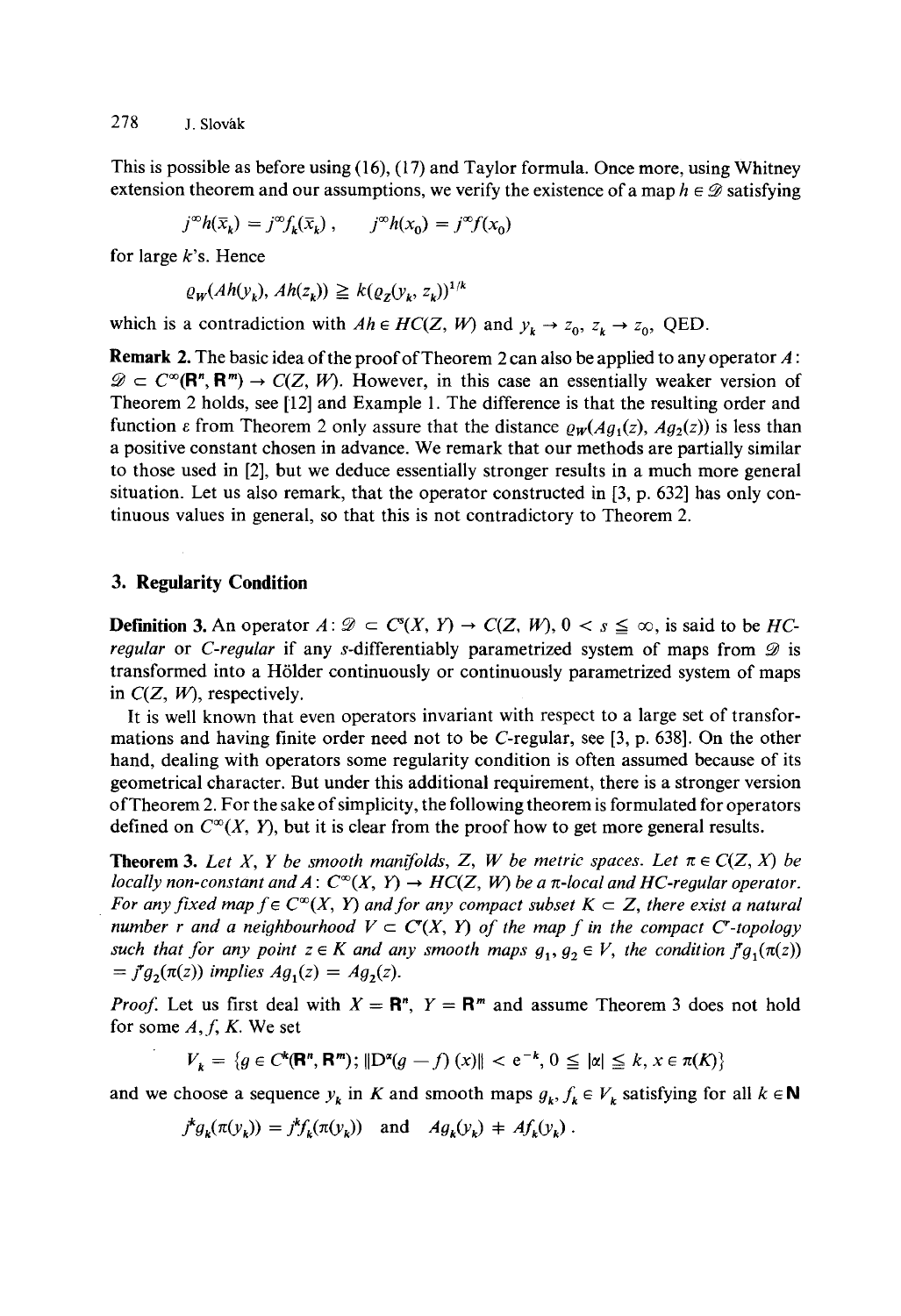By passing to subsequences, we may assume that the sequence  $y_k$  tends to  $y \in K$  and  $||x_k - x|| \ge 2||x_{k+1} - x||$ , where  $x_k = \pi(y_k)$ ,  $x = \pi(y)$ . In order to deduce a contradiction, we construct a smoothly parametrized system of maps  $s(t, x)$ :  $\mathbf{R} \times \mathbf{R}^n \to \mathbf{R}^m$ satisfying

$$
j^{\infty} s(2^{-k}, -) (x_k) = j^{\infty} f_k(x_k), \qquad j^{\infty} s(0, -) (x) = j^{\infty} f(x).
$$
 (18)

As before, this is possible using Whitney extension theorem after defining  $D^{\alpha}s(t, a) = 0$ whenever  $\alpha = (\alpha_1, \dots, \alpha_{n+1}), \alpha_1 \neq 0$ , and  $(t, a) = (2^{-k}, x_k)$  or  $(t, a) = (0, x)$ .

Given  $h \in C^{\infty}(\mathbf{R} \times \mathbf{R}^n, \mathbf{R}^m)$  and  $(t, z) \in \mathbf{R} \times Z$ , we set

$$
\tilde{A}h(t,z)=A(h(t,-))(z).
$$

Since *A* is *HC*-regular, we have defined an operator  $\tilde{A}: C^{\infty}(\mathbf{R} \times \mathbf{R}^n, \mathbf{R}^m) \to HC(\mathbf{R} \times Z, W)$ in this way. Moreover  $\tilde{A}$  is (id<sub>R</sub>  $\times \pi$ )-local, so that we can apply Lemma 1 to the above constructed map *s* and to the point  $(0, y) \in \mathbf{R} \times Z$ . Consider maps  $\tilde{g}_k : \mathbf{R} \times \mathbf{R}^n \to \mathbf{R}^m$ ,  $\tilde{g}_{\nu}(t, x) = g_{\nu}(x), r \in \mathbb{N}$ . We have  $j^k s(2^{-k}, x_k) = j^k \tilde{g}_{\nu}(2^{-k}, x_k)$ , so that Lemma 1, Theorem 1 and (18) imply

$$
Af_k(y_k) = \widetilde{A}s(2^{-k}, y_k) = \widetilde{A}\widetilde{g}_k(2^{-k}, y_k) = Ag_k(y_k)
$$

for large *k*'s. Hence we have proved Theorem 3 in the case  $X = \mathbb{R}^n$ ,  $Y = \mathbb{R}^m$ .

The proof can be completed by the standard compactness arguments. Indeed, given  $f$ , *K* we take some open covers  $(U_i, \varphi_i)$  and  $(V_i, \psi_i)$  of X and Y by local coordinates in such a way that  $f(U_i) \subset V_i$  and the images of open unit discs form open covers, too. Let  $D_i \subset U_i$  be the images of closed unit discs and consider the compact sets  $K_i = \pi^{-1}(D_i) \cap K$ . We choose a finite cover  $K_1, \ldots, K_s$  of  $K, K_1 \subset U_1, \ldots, K_s \subset U_s$ . Using the preceding part of the proof, we find some natural numbers  $r_1, \ldots, r_s$  and neighbourhoods of f in the compact  $C^{\prime}$ -topologies. Finally we take the maximum  $r$  of these orders and an intersection of suitable neighbourhoods of  $f$  in the compact  $C^*$ -topology.

#### **4. Counter-Examples**

**Example 1.** We construct an operator  $A: C^{\infty}(\mathbf{R}, \mathbf{R}) \to C(\mathbf{R}, \mathbf{R})$  which essentially depends on infinite jets. Given  $f \in C^{\infty}(\mathbf{R}, \mathbf{R})$  we set

$$
Af(x) = \sum_{k=0}^{\infty} 2^{-k} (\arctan \cdot (d^{k} f/dx^{k}) (x))
$$

for all  $x \in \mathbb{R}$ .

**Example 2.** We present a translational invariant C-regular and  $id_{\mathbf{R}}$ -local operator  $A: C^{\infty}(\mathbf{R}, \mathbf{R}) \to C^{\infty}(\mathbf{R}, \mathbf{R})$  for which Theorem 3 does not hold. Let  $g: \mathbf{R}^2 \to \mathbf{R}$  be a function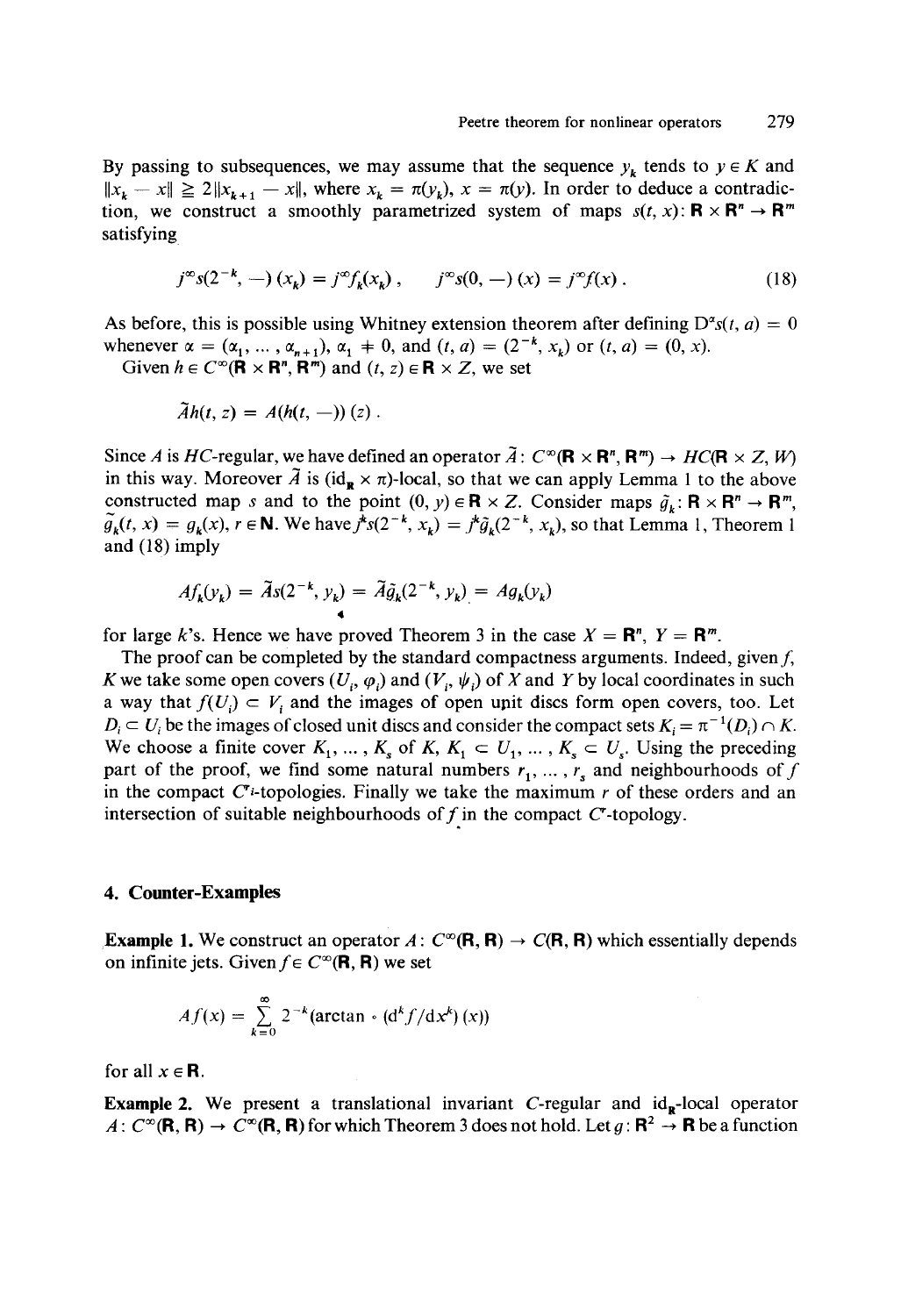with the following three properties:

- (i) g is smooth in all points  $x \in \mathbb{R}^2 \setminus \{0, 1\},\$
- (ii)  $\limsup g(x) = \infty$ ,  $x \rightarrow (0, 1)$
- (iii) g is identically zero on closed unit discs with centres in  $(-1, 1)$  and  $(1, 1)$ .
- Let  $a: \mathbb{R}^2 \to \mathbb{R}$  be a smooth function satisfying  $a(t, x) \neq 0$  if and only if  $|x| > t > 0$ . Given  $f \in C^{\infty}(\mathbf{R}, \mathbf{R})$ ,  $x \in \mathbf{R}$ , we set

Service.

$$
Af(x) = f(x) \cdot \arctan\left(\sum_{k=0}^{\infty} \left( a(k,-) \cdot g \cdot \left( f \times \frac{df}{dx} \right)(x) \cdot \frac{d^k f}{dx^k}(x) \right) \right)
$$

First of all, we have to prove  $A_f \in C^{\infty}(\mathbf{R}, \mathbf{R})$ . But the sum is locally finite if  $g \circ (f \times (df/dx))$ is locally bounded. Hence Af is well defined and smooth if  $g \circ (f \times (df/dx))$  is smooth. The only difficulty may happen if we deal with some  $f \in C^{\infty}(\mathbf{R}, \mathbf{R})$  and  $x \in \mathbf{R}$  satisfying  $f(x) = 0$ ,  $\left(\frac{df}{dx}\right)(x) = 1$ . However, in this case we have

$$
\lim_{y \to x} \frac{(df/dx)(y) - 1}{f(y)} = (d^2 f/dx^2)(x) ,
$$

so that property (iii) of q implies  $q \circ (f \times (df/dx)) = 0$  on a neighbourhood of x.

Now we are going to verify the C-regularity. Consider a manifold *P* and a continuously parametrized system of smooth maps  $s: P \times \mathbf{R} \to \mathbf{R}$ . We only have to be careful at limit points  $(p, x) \in P \times \mathbf{R}$  with  $s(p, x) = 0$ ,  $(\partial s/\partial x)(p, x) = 1$ . But there is an estimate

$$
0 \leq |A(s(q,-)) (y)| \leq \frac{\pi}{2} |s(q, y)|,
$$

so that for any sequence  $(p_k, y_k)$  tending to  $(p, x)$  the values  $A(s(p_k, -)) (y_k)$  tend to  $A(s(p, -)) (x) = 0.$ 

It remains to show that Theorem 3 does not hold for the operator *A.* Consider  $f \in C^{\infty}(\mathbf{R}, \mathbf{R})$  and  $x \in \mathbf{R}$ ,  $f(x) = 0$ ,  $\left(\frac{df}{dx}\right)(x) = 1$ . Given an arbitrary real number  $\varepsilon > 0$ and order  $k \in \mathbb{N}$ , there are such functions  $h_1, h_2 \in C^\infty(\mathbb{R}, \mathbb{R})$  that  $j^k h_1(x) = j^k h_2(x)$ ,  $\|D^2(h_1 - f)(x)\| < \varepsilon, 0 \le |x| \le k$ , and  $Ah_1(x) + Ah_2(x)$ . This is caused by property (ii) of the function  $g$ .

## **5. Remarks on Applications**

**Remark** 3. We are going to discuss the relations to the classical Peetre theorem, [9, 11] (in base extending case see [5]). This follows from Theorem 2 in a simple way, as it is sufficient to prove Peetre theorem for trivial vector bundles. Hence in our setting we have to deal with  $X = Z = \mathbb{R}^n$ ,  $Y = \mathbb{R}^m$ ,  $W = \mathbb{R}^k$ ,  $\pi = id_{\mathbb{R}^n}$  and a  $\pi$ -local **R**-linear map  $A: C^{\infty}(\mathbb{R}^n, \mathbb{R}^m) \to C^{\infty}(\mathbb{R}^n, \mathbb{R}^k)$  ( $\pi$ -local is equivalent to support non-increasing in this case). But Peetre theorem is then obtained by applying Theorem 2 to the identically zero map in  $C^{\infty}(\mathbf{R}^n, \mathbf{R}^m)$  (we can even use  $\varepsilon \equiv 0$ , cf. [2]). Using our general theorem and homotheties, we also obtain a base extending multilinear version of Peetre theorem,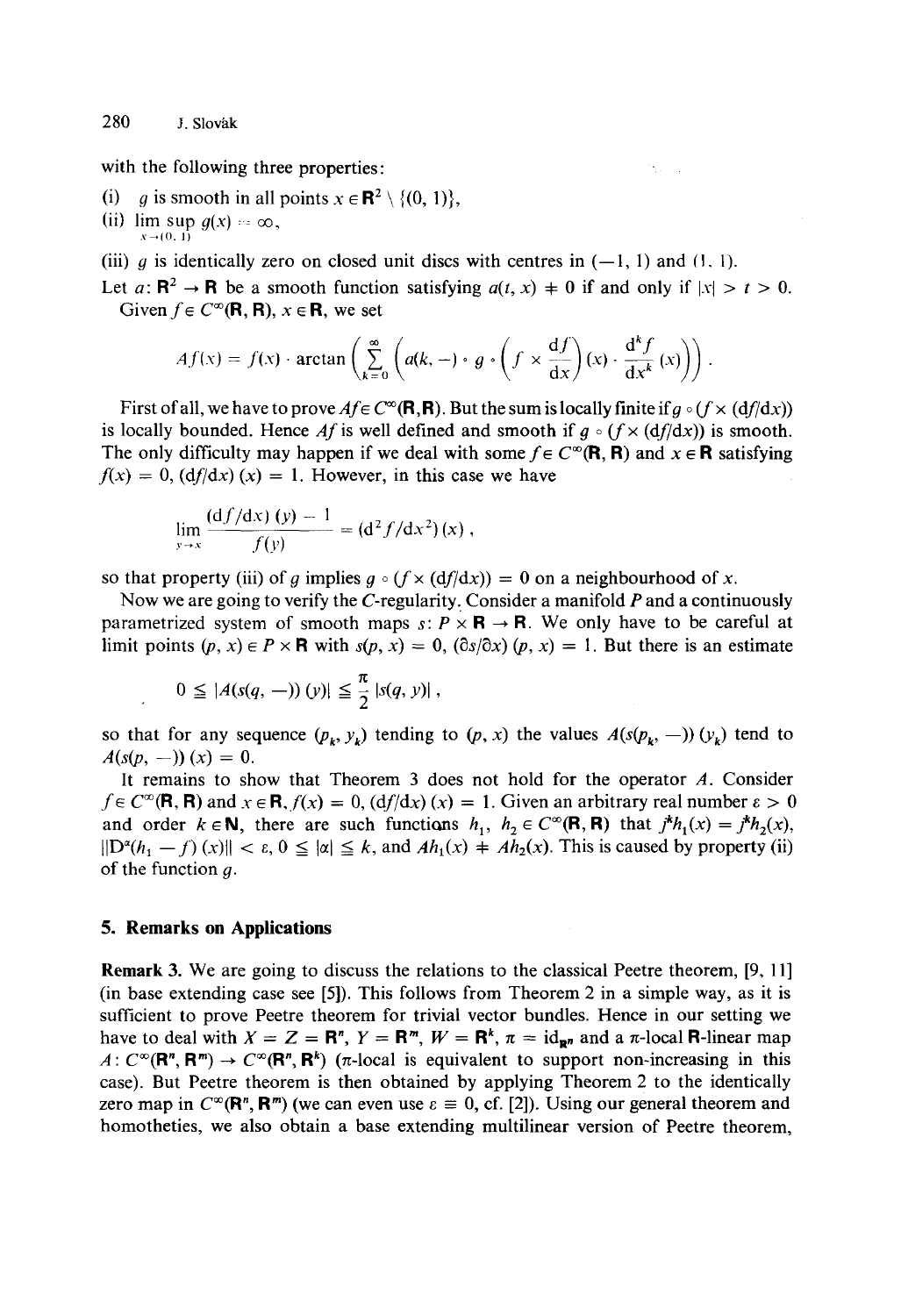cf. [1]. Indeed, the domain of a multilinear support non-increasing operator *A* is formed by p-tuples of maps  $f_1 \in C^{\infty}(X_1, Y_1), \ldots, f_p \in C^{\infty}(X_p, Y_p)$ , where  $X_i$ ,  $Y_i$  are vector spaces, and all these p-tuples clearly form an  $\infty$ -extendable subset  $\mathscr{D} \subset C^{\infty}(X_1 \times ... \times X_n)$  $Y_1 \times ... \times Y_n$ ). Hence we can apply Theorem 2 to a  $\pi$ -local operator  $A: \mathscr{D} \to C^\infty(Z, W)$ .and to the *p*-tuple of identically zero maps. Chosen a compact set  $K \subset Z$  we obtain some order *r* and function  $\varepsilon$ . If we take arbitrary *p*-tuples  $(f_1, ..., f_p), (g_1, ..., g_p)$  from  $\mathcal{D}$ and a point  $x \in \pi(K)$ ,  $\varepsilon(x) > 0$ , then all derivatives of  $f_i, g_i, i = 1, ..., p$ , in the point x up to the order *r* can be sufficiently "pressed" to zero using a suitable homothety. Therefore, if  $f f_i(x) = f g_i(x)$ ,  $i = 1, ..., p$ , then for any  $z \in K$ ,  $\pi(z) = x$  and a suitable  $c > 0$ ,  $c \in \mathbf{R}$ .

$$
A(cf_1, ..., cf_p) (z) = c^p A(f_1, ..., f_p) (z) = c^p A(g_1, ..., g_p) (z)
$$
  
=  $A(cg_1, ..., cg_p) (z)$ .

But  $\varepsilon$  can be chosen in such a way that the set  $\{x \in X : \varepsilon(x) = 0\}$  is discrete, so that the proof can be completed using the continuity of the values of the operator *A* in a similar way to the classical proof of Peetre theorem.

**Remark 4.** We shall indicate some possible applications to geometrical functors. In order to illustrate how to prove finite order theorems, we sketch an alternative proof of the well-known result on natural bundles, due to Palais, Terng, [10] and Epstein, Thurston, [4]. For the sake of simplicity, we shall investigate the smooth case only. That is to say, we consider a covariant functor F defined on the category  $\mathcal{MF}_n$  of smooth *n*-dimensional manifolds and smooth local diffeomorphisms with the values in the category  $\mathscr{MF}$  of smooth manifolds and smooth maps. Moreover, we assume that a natural transformation  $\pi: F \to \mathrm{Id}_{\mathcal{M}F_n}$  is given and that the following locality axiom holds. If *i*:  $U \to M$  is an inclusion of an open submanifold, then *Fi* gives a smooth diffeomorphism between *FU* and  $\pi_M^{-1}(U)$ . By virtue of this axiom, the functor is completely determined by its values on the group Diff( $\mathbb{R}^n$ ) of all diffeomorphisms  $f: \mathbb{R}^n \to \mathbb{R}^n$ . In order to profit from Theorem 2, we only have to realize that we deal with an  $\eta$ -local operator  $F$ :  $\mathscr{D} \subset C^{\infty}(\mathbb{R}^n, \mathbb{R}^n) \to C^{\infty}(\mathbb{R}^n, \mathbb{R}^n)$ , where the domain  $\mathscr{D}$  is formed by all local diffeomorphisms and  $\eta = \pi_{\mathbf{p}n}$ . Let us choose an arbitrary relatively compact open submanifold  $U \subset F\mathbb{R}^n$ . According to Theorem 2, there is a natural number  $r_{\nu}$  such that for any  $f \in \mathcal{D}$ ,  $z \in U$  the condition  $f f(\eta(z)) = f d_{\mathbf{p}n}(\eta(z))$  implies  $Ff(z) = z$ . Because of the functoriality, the operator *F* induces an action of Diff(R<sup>n</sup>) on *FR*<sup>n</sup>. The orbit  $V_U = \bigcup Ff(U)$  $\bigcup_{f \in \text{Diff}(\mathbb{R}^n)}$ 

is an open submanifold of  $F\mathbb{R}^n$  which is invariant under the action of Diff $(\mathbb{R}^n)$ . Consider  $f, g \in \text{Diff}(\mathbf{R}^n)$ ,  $z \in V_U$ ,  $\eta(z) = x$ ,  $f'(x) = f(g(x))$ . Then there are some  $h \in \text{Diff}(\mathbf{R}^n)$ and  $\overline{z} \in U$  such that  $z = Fh(\overline{z})$ . Hence  $f'(f \circ h)(\overline{x}) = f'(g \circ h)(\overline{x})$  and so  $f(h^{-1} \circ f^{-1} \circ g \circ h)(\overline{z})$  $=$   $\overline{z}$ . But this implies  $Fg(z) = Ff(z)$ . In this way we have proved that the induced action of Diff( $\mathbf{R}^n$ ) on the manifold  $V_{ij}$  depends on r-jets only. Using the considerations from [8, sections 1 and 2], we deduce that this induced action is continuous and the proof can be completed using results due to A. Zajtz, [15]. Indeed, Zajtz has proved that any continuous action of the Lie group  $G(n, k)$  (the group of invertible k-jets of maps  $\mathbb{R}^n \to \mathbb{R}^n$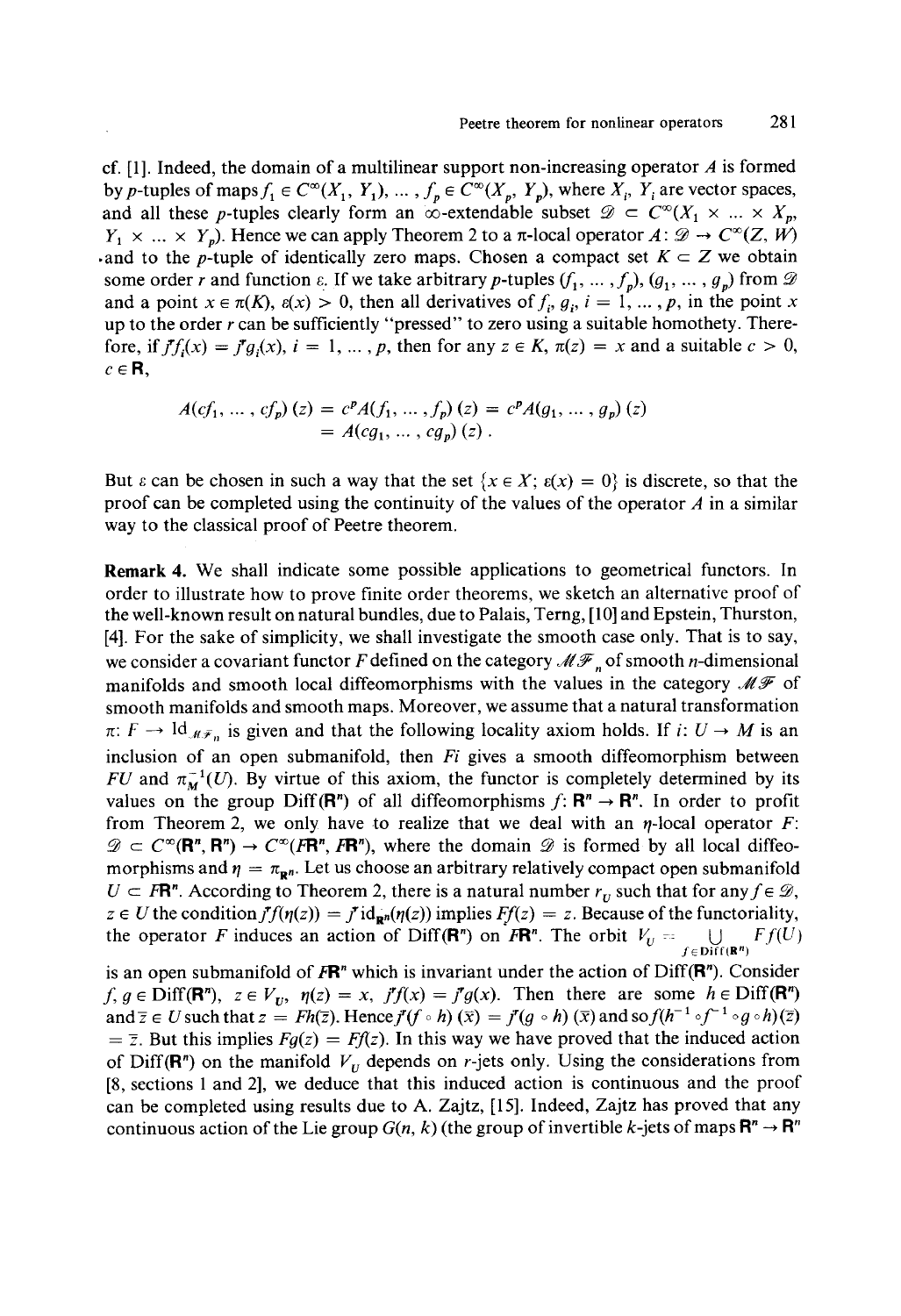keeping zero fixed) on an *m*-dimensional manifold factorises to an action of  $G(n, r)$ , where

$$
r \leq \max \left\{ \frac{m}{n-1}, \frac{m}{n} + 1 \right\} \quad \text{for} \quad n \geq 2,
$$
  

$$
r \leq 2m + 1 \qquad \text{for} \quad n = 1.
$$

Our way of reasoning seems to have some advantages. First of all we avoid any manipulation with infinite dimensional Lie groups and the proof of the "local finiteness" of the order does not need any continuity. Moreover, we can investigate functors defined on various categories, because only the  $\infty$ -extendability of the domain of the induced operator was essentially used.

**Remark** 5. Our general result can be applied to the study of geometrical operators. In particular, various types of natural operators between certain natural bundles can be proved to have finite order, see [12, 13]. This enables a complete classification of some types of natural operators without any assumption on the order. Results of this kind can be found in [6, 7].